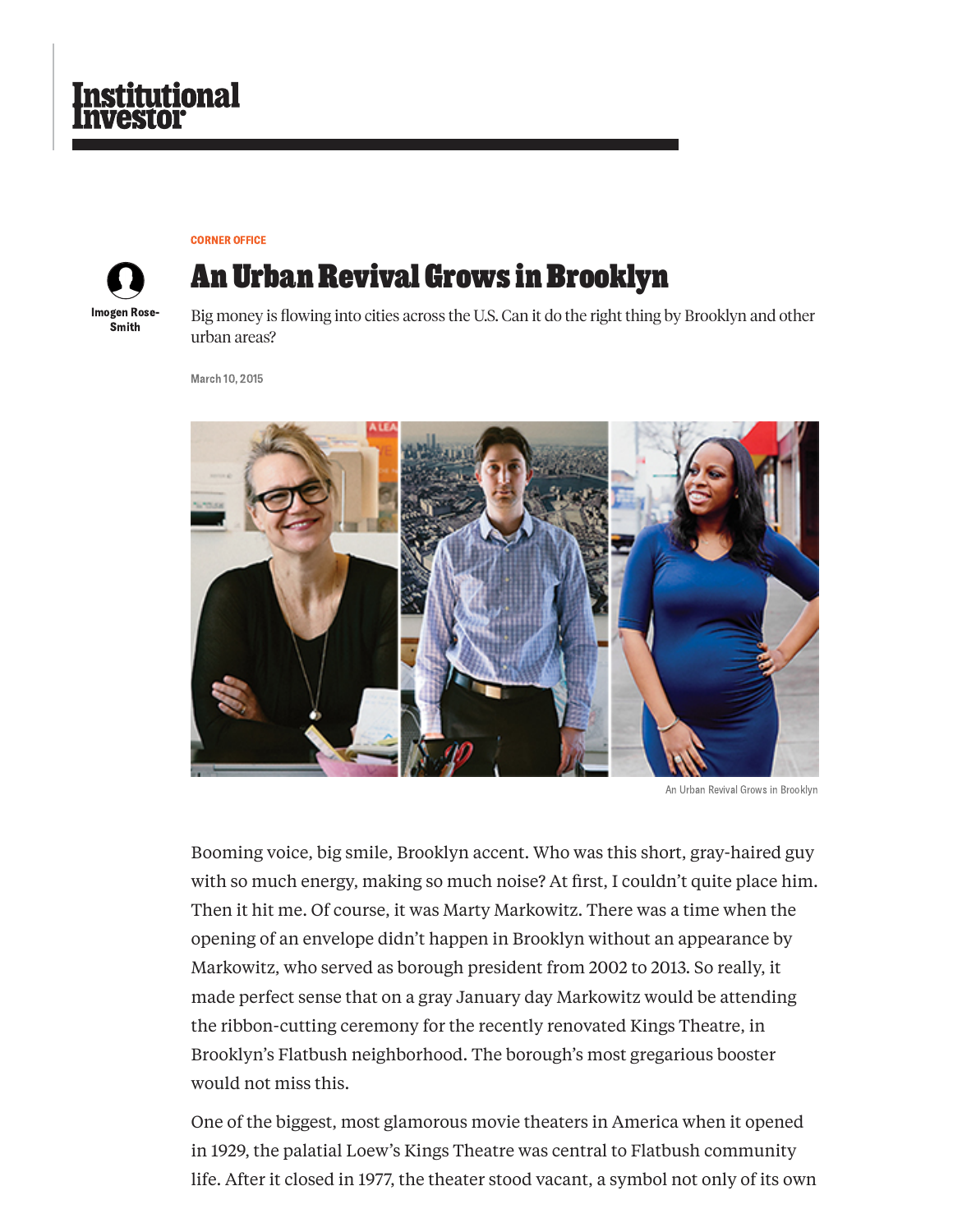demise but of a neighborhood, borough and city in decline.

Plan after plan to save the theater failed. Markowitz, now 70, made the project a cornerstone of his election campaigns. "I lived in Flatbush for many years, and I happened to believe that because of its beauty the theater was worth saving, for now and for future generations," he told me. "We didn't use to call it Loew's; we called it Lowey's. I didn't know it was pronounced 'Loew's.'"

It wasn't until late in his second term that Markowitz was able to put together the necessary coalition of city and community support, government funds and private investors. By 2012 they had raised \$95 million for a comprehensive restoration that would return the theater to its former glory. Salvation would come not a moment too soon: The building was in a terrible state of disrepair. Two days before construction was set to begin, Superstorm Sandy blew the roof off.

The Kings Theatre had its official opening on February 3, with a sold-out concert by the legendary Diana Ross. But the ribbon-cutting ceremony was held a little less than two weeks before that, attended by many of those who had made the renovation a reality — and me. In addition to Markowitz, there was Brooklyn's current borough president, Eric Adams, as well as Alicia Glen, deputy New York City mayor for housing and economic development, and Margaret Anadu, a managing director in Goldman Sachs Group's Urban Investment Group. Founded in 2001 and previously headed by Glen, who formerly worked at Goldman, UIG was the largest investor in the Kings Theatre renovation.

UIG, which is now headed by Dina Powell, has committed \$4 billion to revitalize underserved communities, including \$1.9 billion in New York. Goldman is part of a growing group of investors, entrepreneurs, business leaders, academics, not-for-profits and policymakers seeking to solve the problem of urban poverty. They are using the tools of capitalism and capital markets to tackle social issues like affordable housing, unemployment and access to credit — often in hopes of turning a profit. This interest in building better communities comes at a time when cities across the U.S., and in many

parts of the developed and developing worlds, are undergoing a revival. But not all the cash and capital moving into cities is concerned about those already living there. The bitter aftertaste of the subprime mortgage crisis is a reminder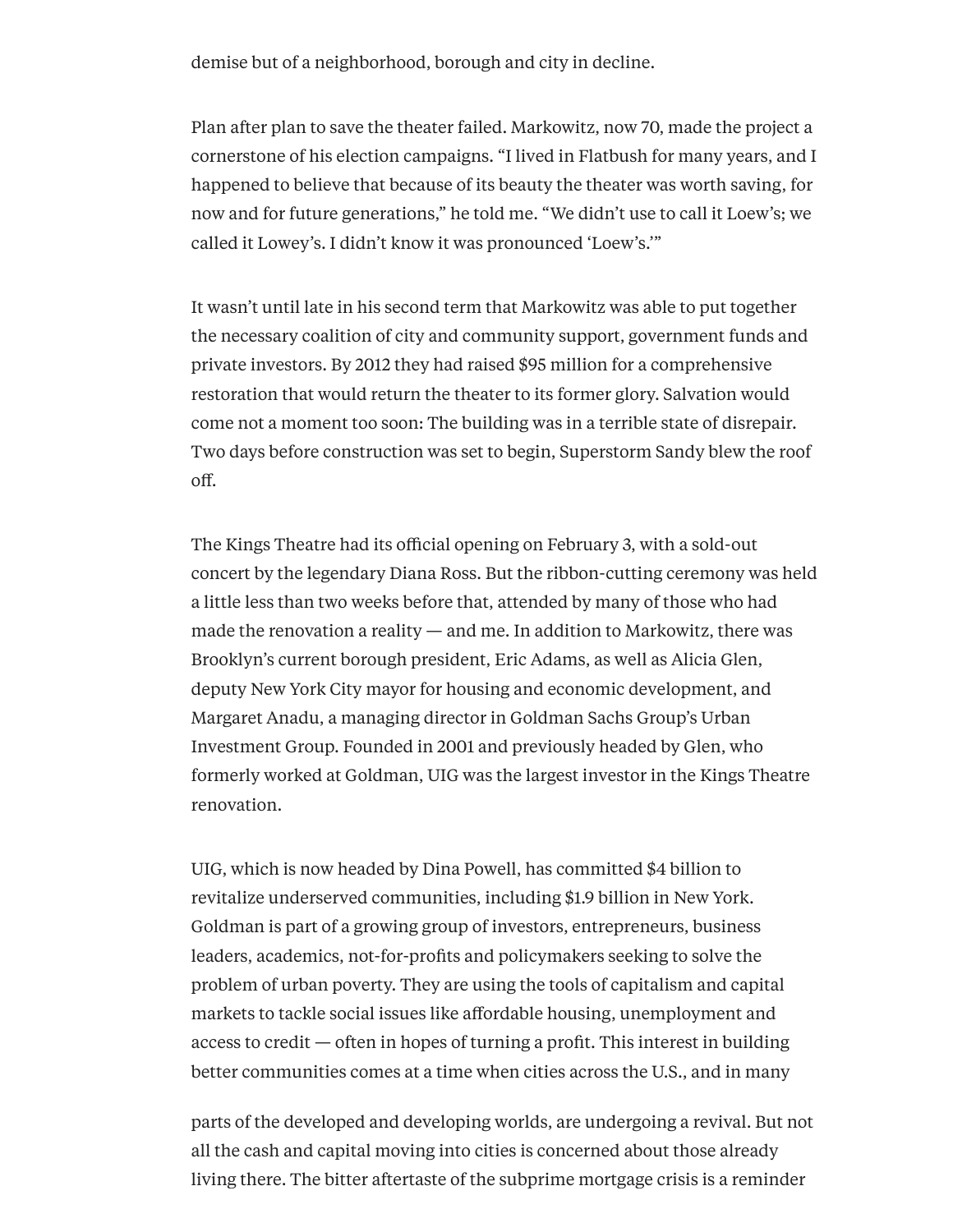of what can happen when capitalism gets it wrong.

In January, Prudential Investment Management published a white paper identifying the "mega-trend" of urban expansion as "important new investment opportunities for institutional investors." The Newark, New Jersey–based asset manager identified four particularly fruitful themes: urban infrastructure, which the McKinsey Global Institute has estimated will need at least \$50 trillion of investment over the next 15 years; real estate, with the stock of global institutional-grade real estate expected to expand from \$30 trillion in 2012 to \$70 trillion by 2030; consumer goods and services, as personal consumption grows to exceed \$40 trillion by 2020; and the agriculture supply chain, with demand for food projected to grow by as much as 70 percent over the next 35 years.

To see that something is going on with cities, any urban dweller need only look around. From where I live, in Fort Greene, Brooklyn, I can stand on my roof deck and watch the borough's downtown skyline change. Giant condo and rental apartment units are rising into the sky. My kitchen window overlooks the back of a derelict brownstone, recently purchased for \$2.25 million by an investment manager and his family. Big money has come to Brooklyn. The Pennsylvania State Employees' Retirement System recently lent \$140 million to the developers of 66 Rockwell, a 42-story apartment block that is one of the buildings transforming my skyline. The Atlantic Yards development, one of the largest and most controversial building projects under way in the borough, has capital from both a Russian oligarch and China.

The not-for-profits that typically have made up the support network for at-risk communities in inner cities are being forced to adapt. "Not-for-profit institutions historically played the last-man-standing role, holding things together," says Gary Hattem, president of the Deutsche Bank Americas Foundation and head of Deutsche's community development finance group. "Now they are playing a role that is trying to secure a future for low-income people in neighborhoods" that are under development. He adds that many nonprofits "are trying to harness market forces themselves" in ways that are beneficial to their causes.

The Brooklyn Community Foundation changed its name and tax status in 2009 so it could take outside-donor money, and announced it would concentrate its fundraising and grant-giving on Brooklyn. "We can't stop gentrification; we can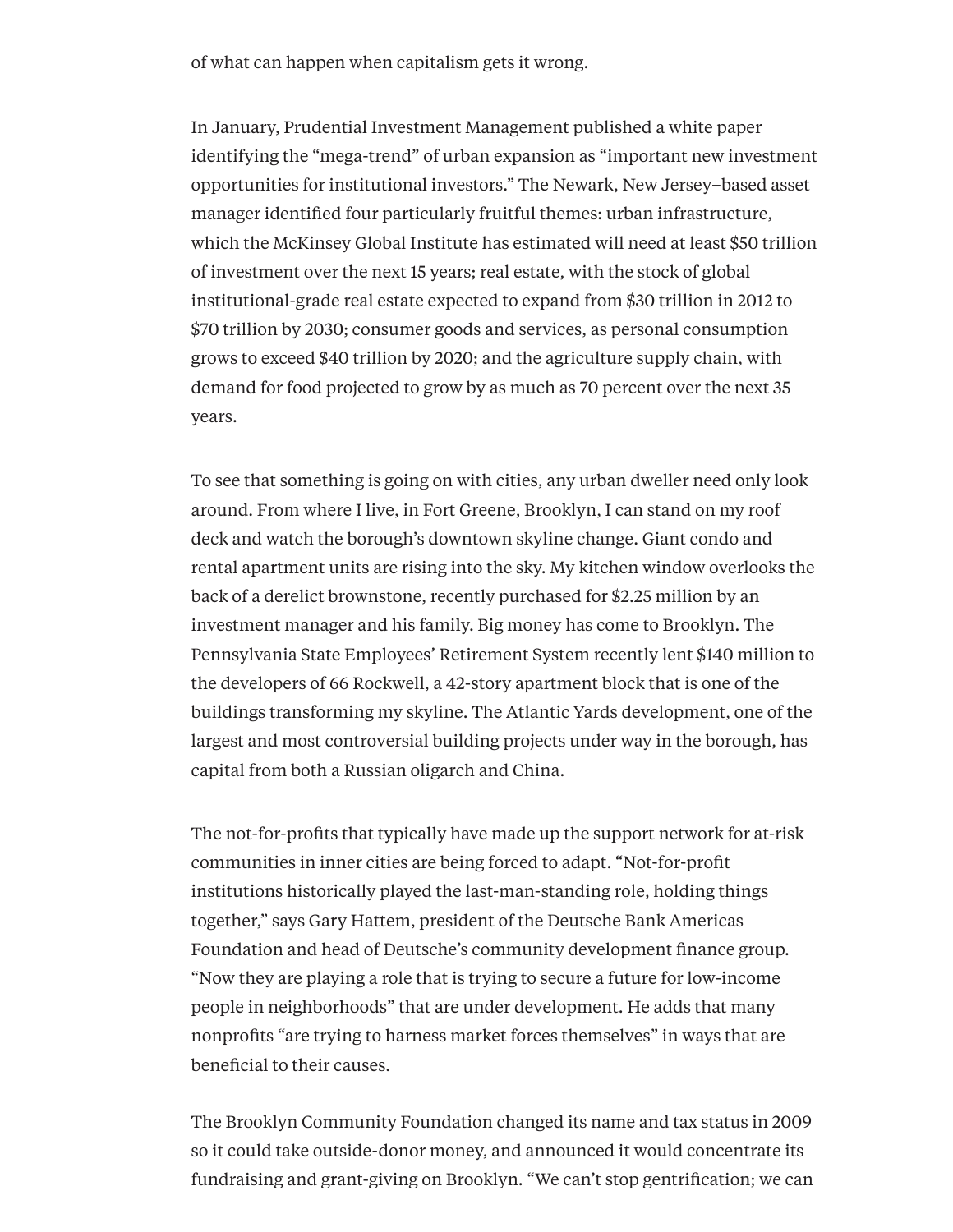look to see what the impact is and influence it," says foundation president Cecilia Clarke. "The real asset is the community, and gentrification fragments that." One of the foundation's current tasks is talking to local developers to learn whom it can work with to achieve its objective of helping the local residents.

Clarke joined the Brooklyn Community Foundation in 2013. During the first six months of 2014, the organization embarked on an extensive listening tour, conducting discussions with close to 1,000 Brooklyn residents from all neighborhoods and walks of life. The intent: to learn what was most needed in the community and how the foundation could play a role. It also moved to an office in 1000 Dean Street, in economically depressed Crown Heights; the building itself is part of an effort to revitalize that neighborhood.

In the section of Brooklyn called DUMBO, which stands for Down Under the Manhattan Bridge Overpass, home furnishing store West Elm sells a line of merchandise branded "Made In Brooklyn." The borough has become a brand evoking urban cool, a place of artisanal foods and handmade soap. It's no coincidence that Etsy, an online marketplace for artists and crafters that is about to have its IPO, is also based in DUMBO; small businesses are at the heart of Brooklyn's success. In Fort Greene we have a wealth of locally owned restaurants, coffeehouses, groceries, wine shops and book and clothing stores. The multitheater complex that makes up the Brooklyn Academy of Music (BAM) provides culture and entertainment, offering everything from movies to opera, ballet and live music.

## {BrightcoveVideo}

Brooklyn's success builds on its long history of diversity and creativity. From the longshoremen of Red Hook to the American Manufacturer Co. of Greenpoint, Brooklyn was a city with thriving middle and lower classes. The battle today is between those seeking to turn the borough back into a hub for manufacturing and entrepreneurship and those looking to develop Brooklyn Inc., a theme park for the wealthy.

Like many Brooklyn residents, I have celebrated the arrival of locally owned supermarkets selling costly kale even as I've felt an underlying tug of anxiety, sometimes rising to the point of alarm, over gentrification — the process by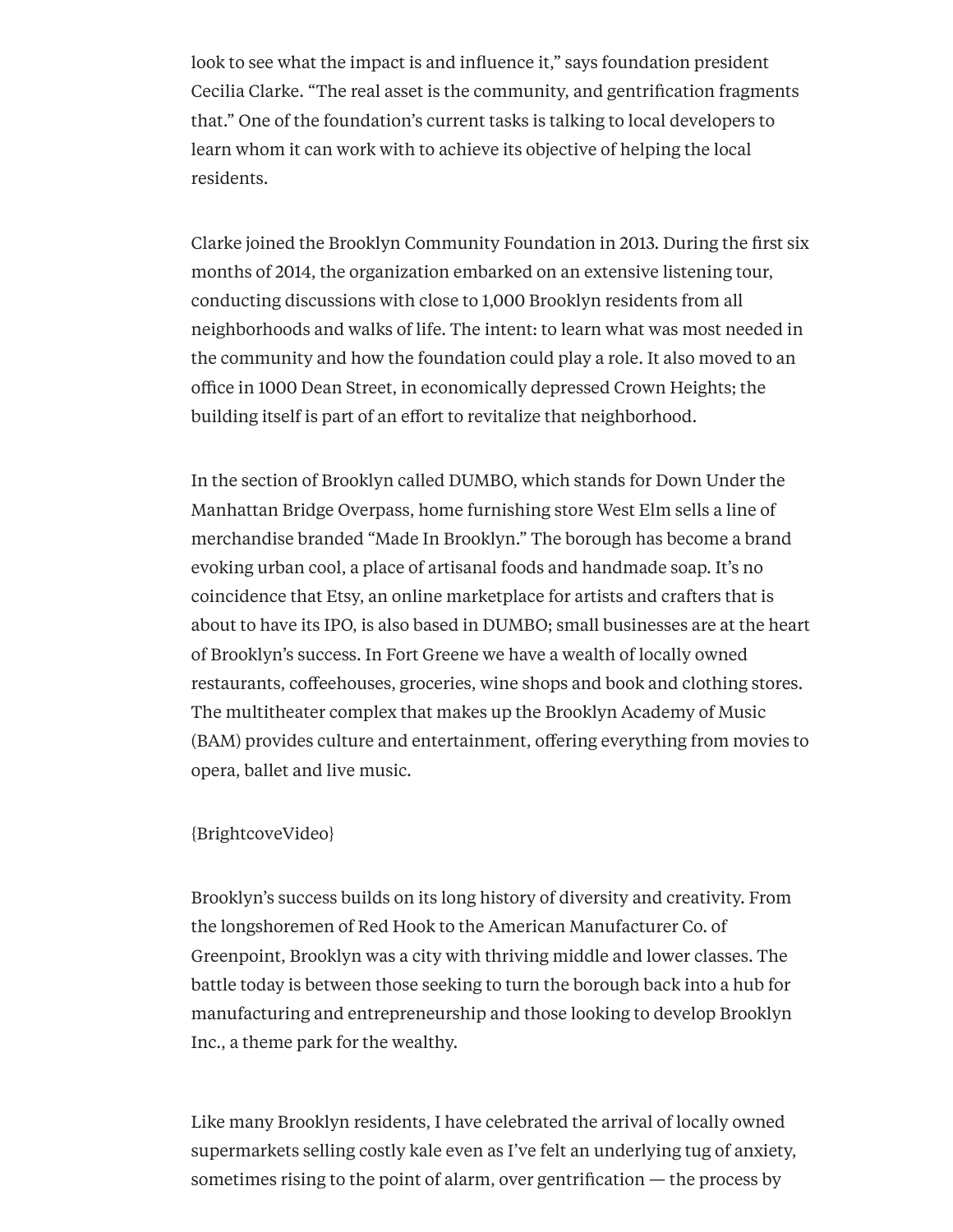which cities are transformed by an influx of wealth that displaces existing residents and communities. Gentrification of Brooklyn is not new. It goes back at least 26 years, to when African-American film director Spike Lee released his hit movie *Do the Right Thing*, about racial tensions in Brooklyn's Bedford-Stuyvesant section. The problem is hardly unique to New York City's most populist borough; metropolises from San Francisco to London are grappling with similar issues.

In New York, Bill de Blasio was elected mayor on a promise to reduce the divide between the city's haves and have-nots. Critical to his efforts is an ambitious affordable-housing plan. In a speech he gave in Fort Greene last May, de Blasio rolled out a ten-year plan, committing \$8.2 billion of public funds, which he said would transform New York. Such city-led affordable-housing initiatives, however, have many critics, who fear they are merely a license for developers to take over poor communities. Furthermore, a growing body of research and experience shows that housing alone will not be enough to bridge the divide.

This story began in part because I wanted to better understand what was happening around me. What I discovered right on my doorstep was a whole ecosystem looking to build a better Brooklyn, from the Brooklyn Navy Yard, which is seeking to create local jobs, to the Pratt Institute, an academic hub for innovative ideas around the question of urban development. I also found businesses and investors looking to play a positive role, not just in booming cities like New York but in more-troubled metropolitan areas, like Detroit and New Orleans, that still have major economic obstacles to overcome.

"There has been a real groundswell of interest around investing in healthy cities," says John Goldstein, co-founder of Imprint Capital, a San Francisco– based advisory firm that specializes in so-called impact investing investments that pay attention to their environmental and social impact as well as their financial return. As a group, impact investors are largely made up of high-net-worth-individuals, foundations, family offices and religious institutions, but Goldstein says many of the investment opportunities, and the investment approach, are not limited to those prioritizing mission over profit.

"Not every opportunity is going to be appropriate for an investor that needs market rate returns, and often transactions require working with the right partners, be that the not-for-profit sector, government or the labor movement,"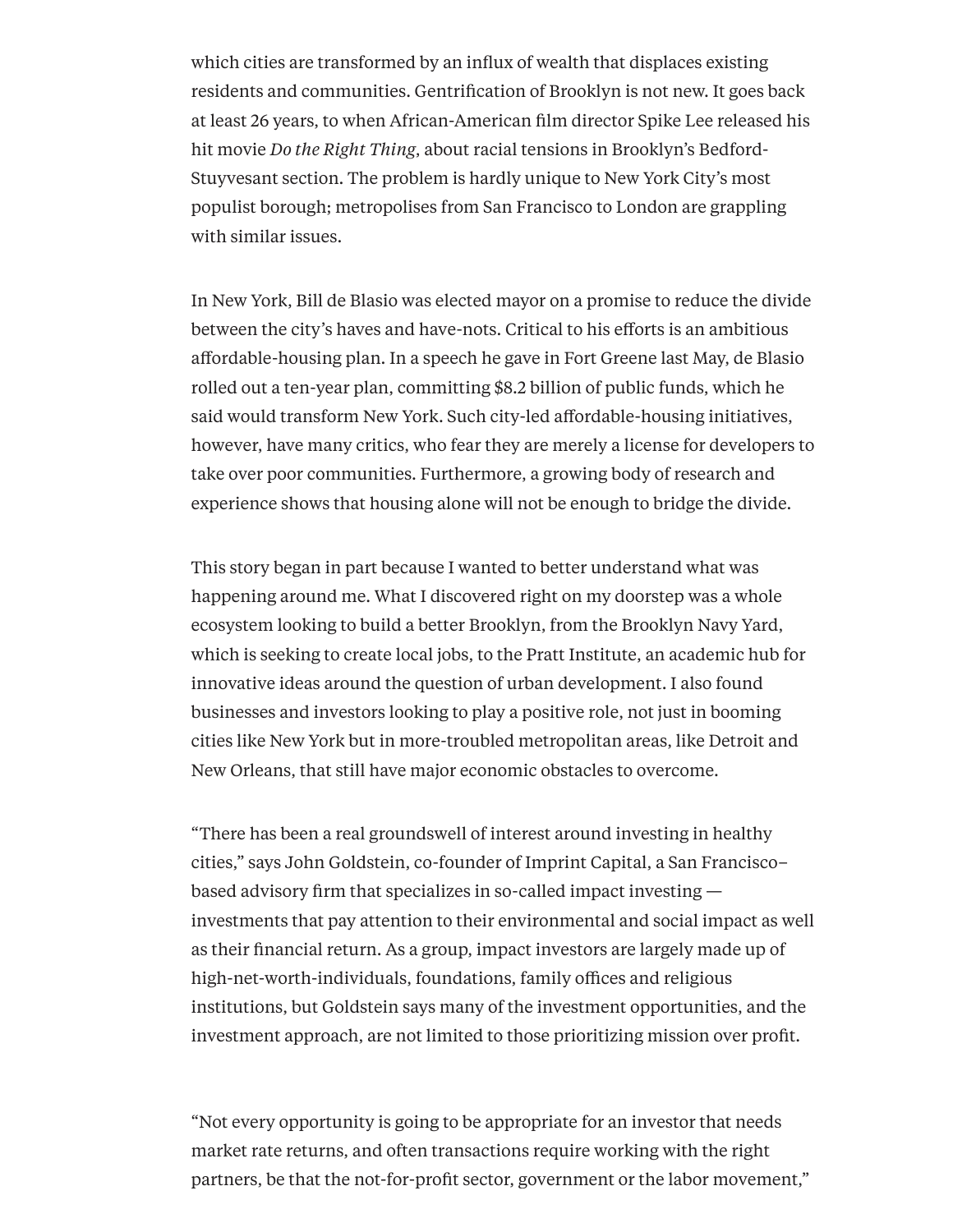advises Goldstein. "But especially with the innovations in technology and capital markets that are happening right now, this is a really vibrant and growing sector."

Michael Chodos, former deputy counsel and chief negotiator at the U.S. Small Business Administration, agrees. "There are real opportunities to invest well in our cities," says Chodos, who is currently a senior adviser to the Washingtonbased U.S. National Advisory Board on Impact Investing and director of impact investing at the Beeck Center for Social Impact & Innovation, at Georgetown University. "Capital can build infrastructure. It can provide small loans to businesses and provide good middle-class jobs."

JPMorgan Chase & Co. estimates that impact investing could become a \$1 trillion market. Some of the U.S.'s largest foundations, including the Rockefeller Brothers Fund and the Ford Foundation, are among the key supporters of the impact movement. In June 2012 the New York–based F.B. Heron Foundation made waves when it announced its decision to overhaul its \$300 million portfolio to align all of its investments with its philanthropic mission of helping people and communities in the U.S. move out of poverty. "It is Heron's position that the job of the mainstream economy is to employ people, to have healthy, happy communities," foundation president Clara Miller says.

Some businesses are changing the way they connect with communities. "People are realizing it's good business to do well by the people who work for you and the community in which you operate," says Andrew Kassoy, co-founder of B Lab, a not-for-profit focused on using business as a force for good. It promotes and supports the creation of what it calls B Corporations, companies that have pledged to do well socially, environmentally and financially. The hundreds of entrepreneurs who are starting and running B Corps — people like Dal LaMagna, CEO of Brooklyn-based countertop manufacturer IceStone — believe in working toward a better world.

Other entrepreneurs are figuring out ways to profitably connect poor and innercity communities to services that they need, such as short-term lending something people who live paycheck to paycheck often rely on. "The lending

ecosystem is developing so rapidly that installment and other alternative lenders are quickly disintermediating the traditional banks," says Jason Segal, a former managing director at Citigroup and current managing director of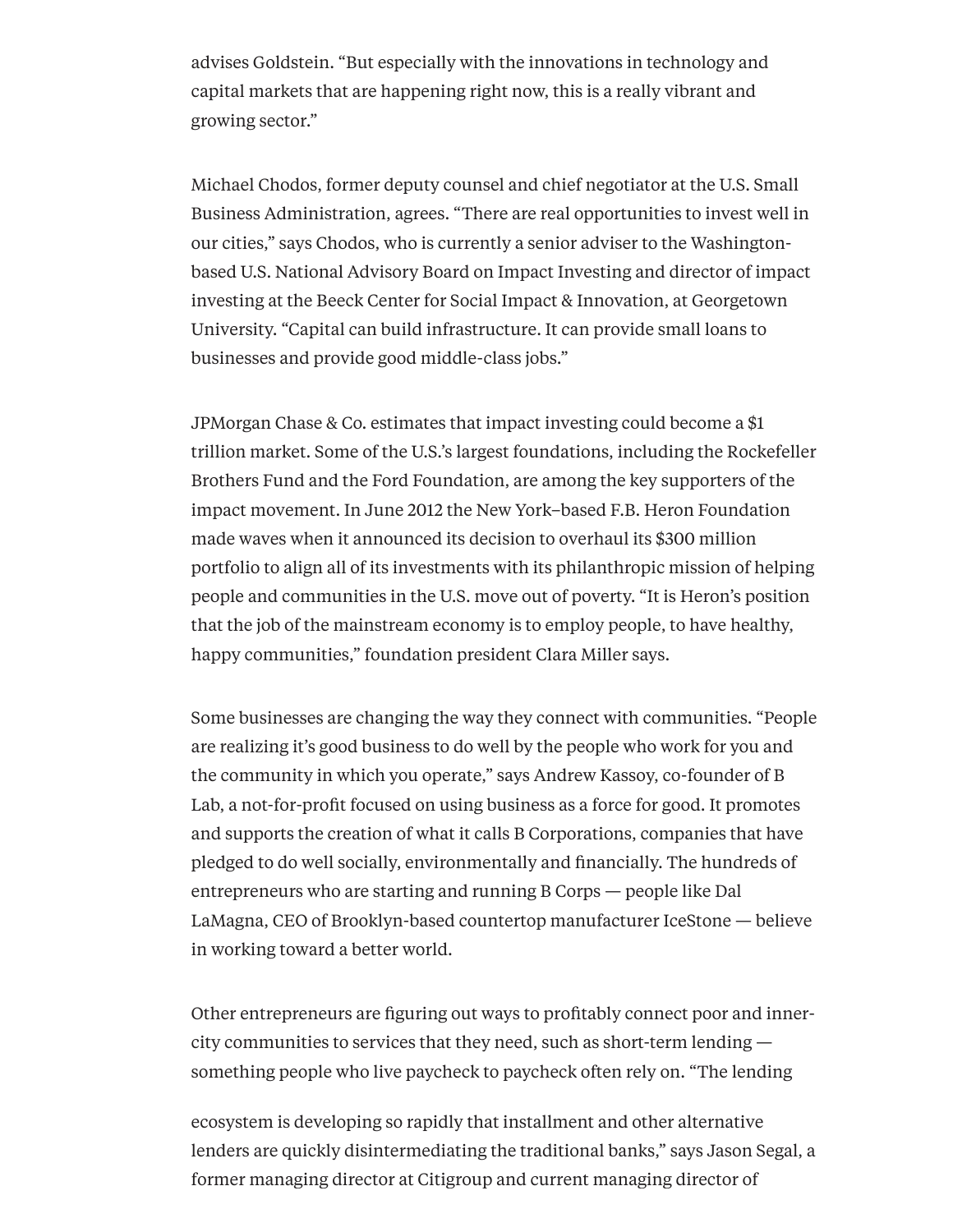Aldwych Capital Partners, a New York–based boutique merchant bank focused on renewables, resource efficiency and sustainable real estate. "It is amazing how quickly this space is taking off."

Of course, not all investors are thinking about the transformative nature of their capital. But even those without a social agenda would benefit from being less short-term-oriented. "We are big believers in a long-term investment approach," says Taimur Hyat, chief strategy officer of Prudential Investment Management, which manages \$934 billion. "We do believe that short-termism can have quite negative outcomes. And a lot of these investment opportunities do require a longer-term time frame, as well as a holistic approach to investing that breaks down asset classes."

Hyat's worldview is in keeping with the approach that Goldman's UIG has taken. The group started looking to invest in Brooklyn in 2003, taking its time to get to know the community before making its first investment in 2006. "We spoke to the not-for-profits, local advocates, local government," says UIG's Anadu. "We asked, 'What do people need? How can we, with access to every capital tool in the world, bring that to bear?'" In September, UIG, which historically has managed only Goldman assets, closed on its first outside fund, the \$138 million GS Social Impact Fund.

Goldman may have gotten its start early, but it is hardly the only money center bank in the sector. Increasingly, big banks, including JPMorgan, Morgan Stanley and Bank of America Corp., as well as financial institutions like [BlackRock](http://www.institutionalinvestor.com/BlackRock.html) and Prudential, are becoming interested in impact and community investing. In February, BlackRock announced it had hired Deborah Winshel, president of the New York–based Robin Hood Foundation, to help run its impact investing group. The mission of Robin Hood, founded in 1988 by hedge fund manager Paul Tudor Jones II: tackling poverty in New York City.

The Brooklyn Navy Yard occupies 300 acres of prime real estate along the East River, with DUMBO to its west and Williamsburg to its east. I visited it this January during a snowstorm, but even on a warm spring afternoon the place would have felt like stepping into another world. The architecture is of an

industrial nature and scale rarely seen in today's New York. There are cranes; large, squat buildings; and, undoubtedly, dry docks. With the exception of the visitors' center, the yard is accessible only by passing through a security check,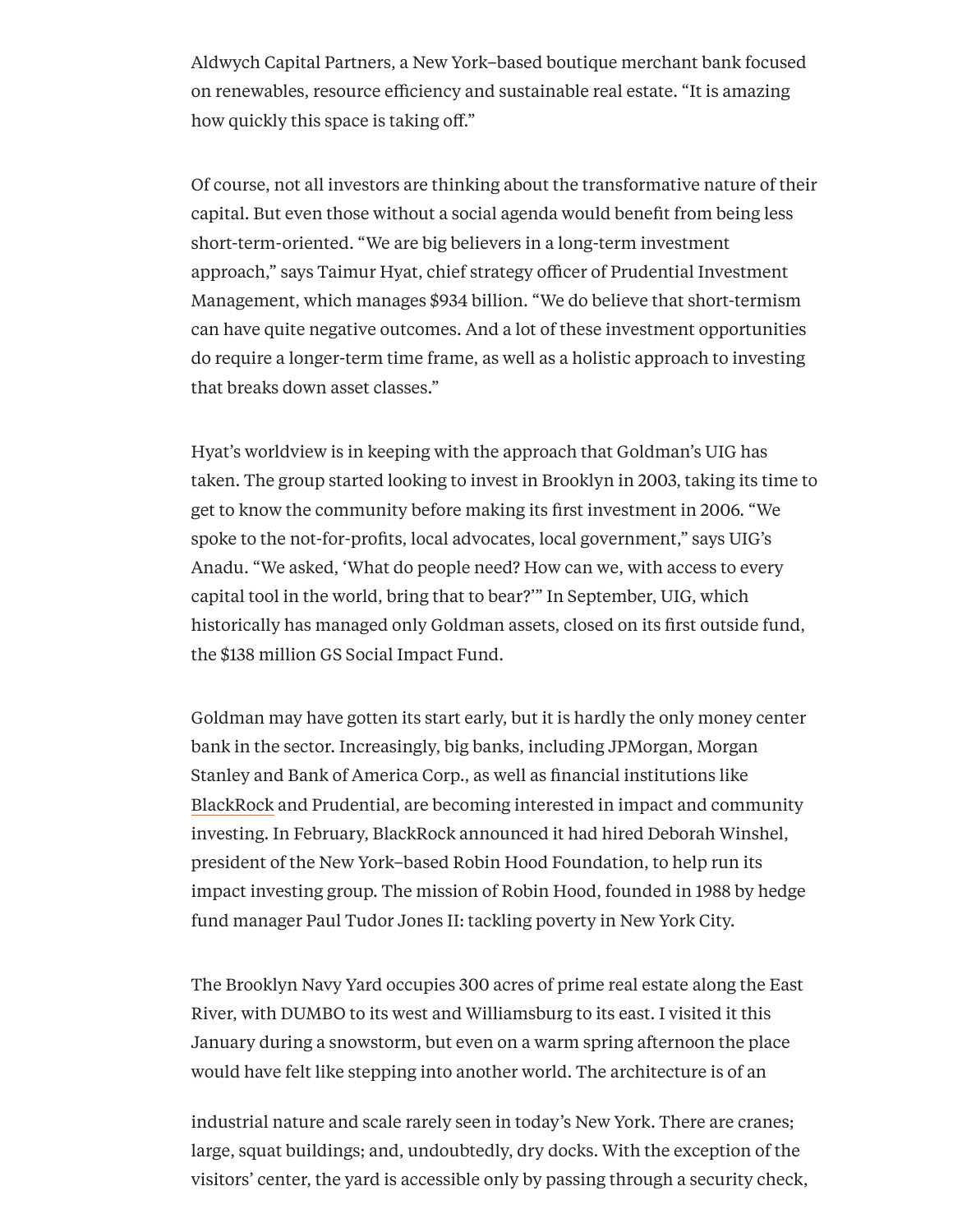so about the only people there are workers in boots and overalls. Big trucks drive by, throwing up slush from under their wheels. David Ehrenberg, president of Brooklyn Navy Yard Development Corp. (BNYDC), the not-forprofit that manages the site, assured me that on a clear day the views across the river toward Manhattan are spectacular.

President John Adams authorized the establishment of the Navy Yard in 1801. During World War II, at the height of its productivity, the yard had 70,000 people working 24 hours a day, making it the largest employer in the borough. In 1966 then–secretary of Defense Robert McNamara closed the Navy Yard; overnight 10,000 people were out of work.

I've been interested in cities ever since I specialized in American Studies, first as an undergraduate at the University of East Anglia, in Norwich, England, and then at New York's Columbia University. I wrote my graduate thesis on the work of Weegee, a New York–based sensationalist photographer who chronicled "the naked city" of the '30s, '40s and '50s.

The closing of the Brooklyn Navy Yard coincided with a loss of manufacturing jobs in inner cities across the U.S. and the mass migration of the more affluent, white city residents to the suburbs, leaving behind a poor, largely minority population with diminishing employment opportunities. When the cities emptied out, what remained was a network of community banks, development corporations, religious institutions, activists and not-for-profits. Cultural centers also played an important role in helping inner cities: BAM, established in 1861, became a crucial institution with a social as well as a cultural mission.

The death of America's cities did not happen in a vacuum. People noticed. Politicians noticed. In 1964, president Lyndon Johnson passed the Economic Opportunity Act, a cornerstone of his War on Poverty. As part of that act, New York senator Robert Kennedy, with help from senator Jacob Javits and New York City mayor John Lindsay, drew up federal legislation that created the Special Impact Program, which was "designed to have a major impact on unemployment, dependency, and community tensions in urban areas with a large concentration of low-income residents," according to a 1973 report to

Congress. Brooklyn's Bedford-Stuyvesant was chosen as the first site for community investment. This led to the formation of the Bedford-Stuyvesant Restoration Corp. and the Bedford-Stuyvesant Development and Services Corp.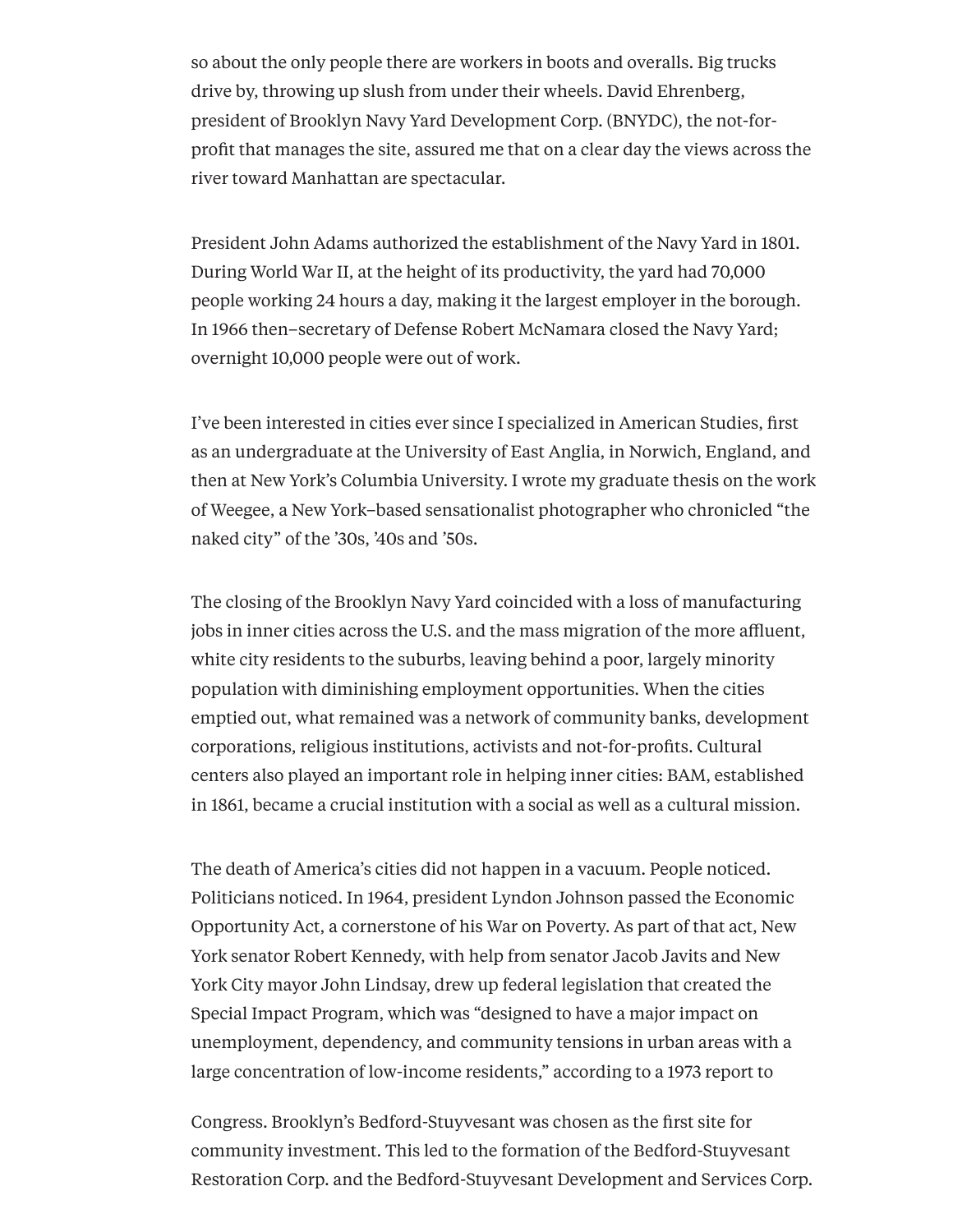The Ford Foundation was among the first funders.

The old reports on the Bedford-Stuyvesant project make for arresting reading. The problems are very much the same as today's: how to create good jobs, how to attract outside capital and business, how to build and restore housing. But the magnitude of New York's economic and social problems were such that the program faced significant headwinds and "fell well short of its goals," according to the 1973 report.

Throughout the 1970s, America's inner cities continued to decay. Conditions were exacerbated by an economic recession, strained municipal budgets and the growing problems of drug addiction, gang violence and rising crime rates. By 1975, New York was on the verge of bankruptcy. Shut out of the credit markets, the city was only able to stay afloat with the help of the federal government and New York City's pension funds, which invested more than a third of their assets in the municipality's securities.

One of the many community groups to emerge in Brooklyn during this time was Flatbush Development Corp., which is still active today. "The purpose of that group, like many other groups across the city, was to address the effects of urban ills that had presented itself in the area — namely, urban flight, disinvestment and redlining," says Markowitz, who by the 1970s was active in New York politics. "Banks were no longer investing in properties anymore or giving loans."

The fortunes of U.S. cities began improving in the 1990s, with better police enforcement, a booming economy, effective community-building efforts, public investment and public-private partnerships all playing a role. By the time I arrived in New York for graduate school in 1998, the city was thriving.

## SPONSORED

II Live: What's Driving Demand for ESG [Strategies?](https://www.institutionalinvestor.com/article/b1h69fdmj91h6x/ii-live-whats-driving-demand-for-esg-strategies)

By then Wall Street had joined the game. Changes in bank regulations, looser lending standards and the explosion of securitization (thanks in part to the growth of government-sponsored enterprises Fannie Mae and [Freddie](http://www.institutionalinvestor.com/article/3426278/asset-management-regulation/fannie-mae-and-freddie-mac-wind-down-or-reprieve.html) Mac)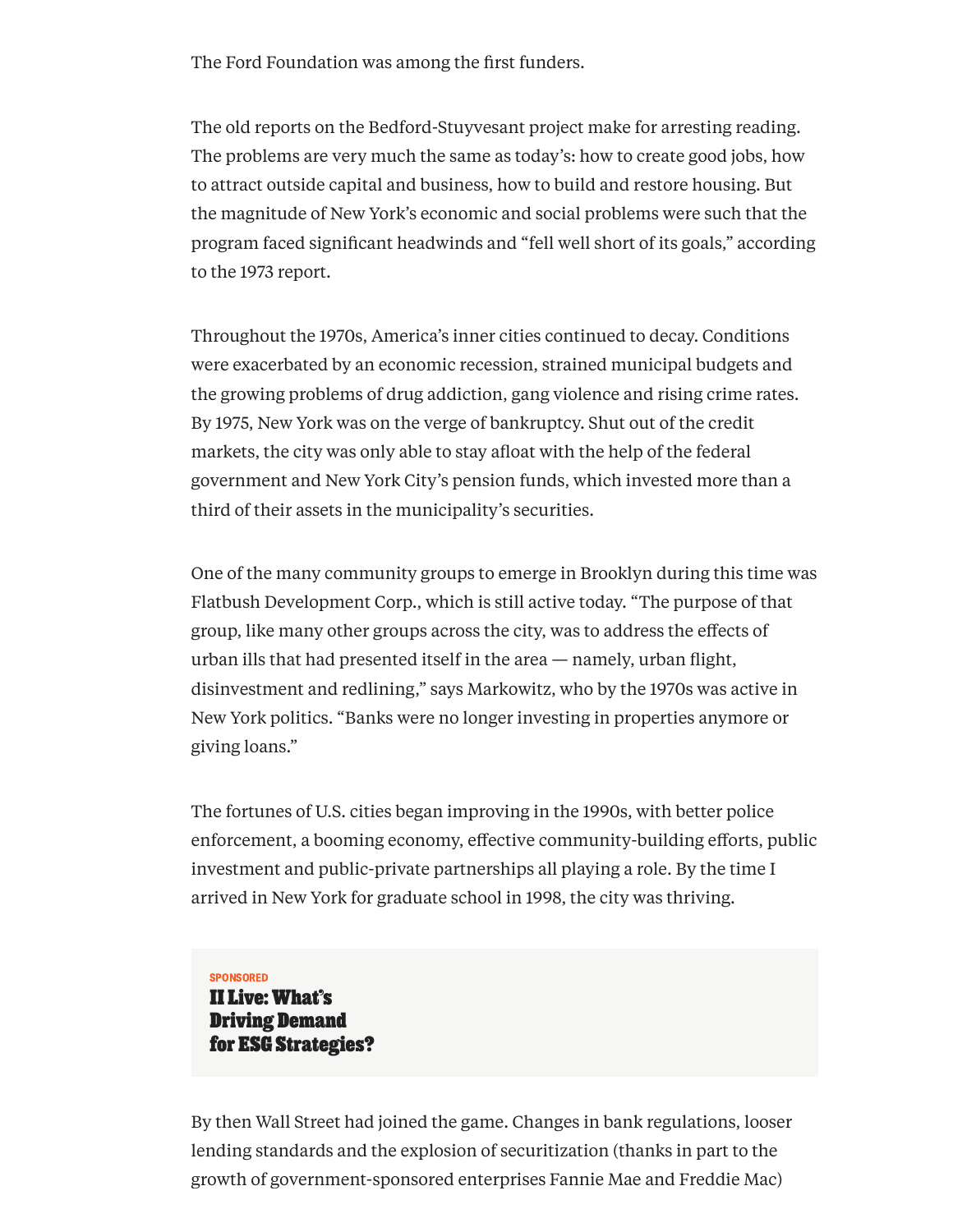resulted in a boom in mortgage lending across the U.S. — including to those who could not afford their mortgages. If banks had been absent before, they were suddenly very present. The mortgage market collapse that began in 2007 affected the entire country, but it hurt the poor the most. By the first quarter of 2009, 60-day mortgage delinquency rates in Brooklyn were at 6.7 percent, compared with a national average of 5 percent and just 2.4 percent in Manhattan.

The saga of Atlantic Yards is a much-favored topic among Brooklyn residents. It's like asking Bostonians about the Big Dig, the most expensive and overbudget highway project in U.S. history. And if Marty Markowitz is a hero to some for his work shepherding the Kings Theatre renovation, he and other politicians associated with the Atlantic Yards development have been criticized for supporting that project.

The Atlantic Yards site is a 22-acre plot of land by the Atlantic Avenue train and subway terminal on the border between Fort Greene and Park Slope and includes a 8.4-acre pit, owned by the Metropolitan Transportation Authority, that was the Vanderbilt Railyards. The area has long been a prospect for development. In the 1950s it was proposed as the site for a new Brooklyn Dodgers stadium. New York City's top urban planner at the time, Robert Moses, rejected the idea, and the Dodgers left for California. Various other proposals came and went until 2003, when Bruce [Ratner](http://www.institutionalinvestor.com/article/2390848/banking-and-capital-markets-banking/bruce-ratner-nails-nets-stadium-financing-at-the-buzzer.html) and his development company, Forest City Ratner Cos., arrived on the scene.

Ratner owned the New Jersey Nets; he wanted to bring the basketball team to Brooklyn. He got a very attractive deal from the MTA for the Vanderbilt Yard site, and \$305 million in state and city subsidies. The original \$2.5 billion development plan, later raised to \$4.9 billion, centered on a 22-acre residential, retail and office complex that would create 10,000 permanent new jobs and 2,250 low- to middle-income apartments. It would be called Atlantic Yards and include a sports arena designed by renowned architect Frank Gehry. Ratner's plan required the removal via eminent domain of existing residents and business owners. Various community groups protested the plans; other groups, with funding from Ratner, endorsed them. Litigation ensued.

By 2008 the project was at a standstill. Ratner was suffering from financial difficulties, Gehry had dropped out, and a new architectural firm had been hired to design only the arena, raising questions about the rest of the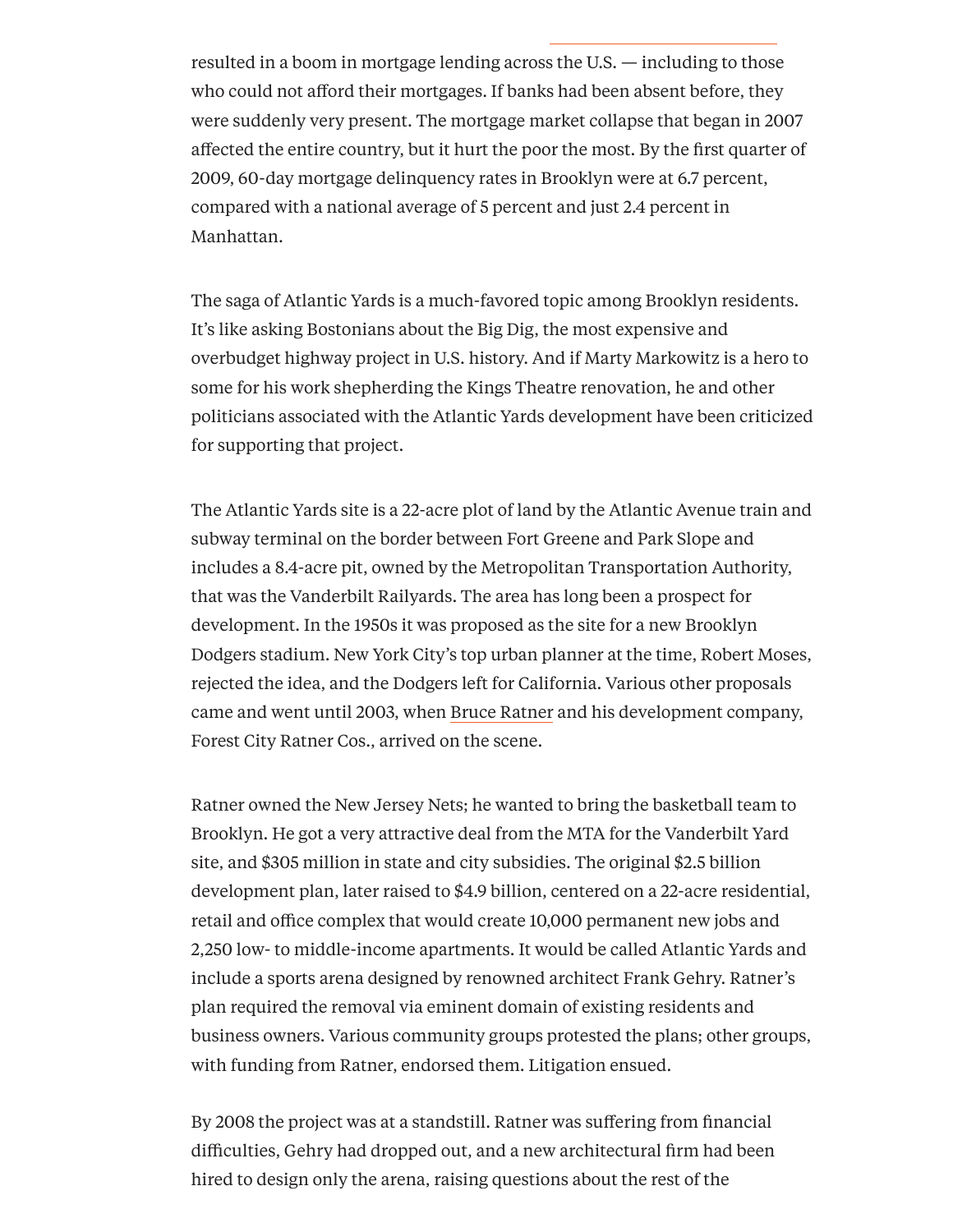development, especially the low-income housing.

I remember watching with friends the 2008 election results come in at Freddy's Bar — a legendary establishment in the Atlantic Yards area. That night the U.S. elected Barack Obama, the nation's first African-American president, himself a former community activist in Chicago. As my boyfriend and I walked home, people were crying and hugging in the streets. Just 18 months afterward Freddy's was forced to close and relocate.

In 2008, even as communities and developers were reeling from the mortgage market collapse, the seeds of a boom in civic growth had already been planted across the U.S. — not least because, as with Atlantic Yards, much of the planning and permits were already in place. In the years that followed, there was a group of extremely wealthy individuals, institutional investors and corporations with cash on hand, ready to make commitments.

Ratner's Forest City became a conduit for the new money flowing in the economy when in September 2009, with the developer facing a funding shortfall, he and Russian oligarch Mikhail Prokhorov announced a deal. Through his company Onexim Group, Prokhorov would take an 80 percent stake in the Nets and 45 percent ownership of the arena, known as the Barclays Center, with an option to buy a further 20 percent of Atlantic Yards Development Co. In return, Prokhorov paid \$200 million up front and Onexim was on the hook for, as the statement announcing the deal put it, "certain [undisclosed] contingent funding agreements."

The Barclays Center opened in September 2012. Then in October 2013, Forest City announced that Greenland Group Co., a Chinese state-owned real estate development company, had agreed to buy a majority stake in the 15-tower Atlantic Yards development project. Greenland reportedly paid \$200 million for a 70 percent stake and agreed to cover 70 percent of future costs. Atlantic Yards would change its name to Pacific Park. Ratner and his new partners promised to accelerate the timetable for bringing the low-income housing on line. Forest City says that low-income housing was always an important part of the project and that it has worked hard to build strong relationships with the community.

Pacific Park is not Greenland's only U.S. deal. In July 2013 the company invested \$1 billion in a downtown Los Angeles development project, purchasing the stake from the California State Teachers' Retirement System. In January the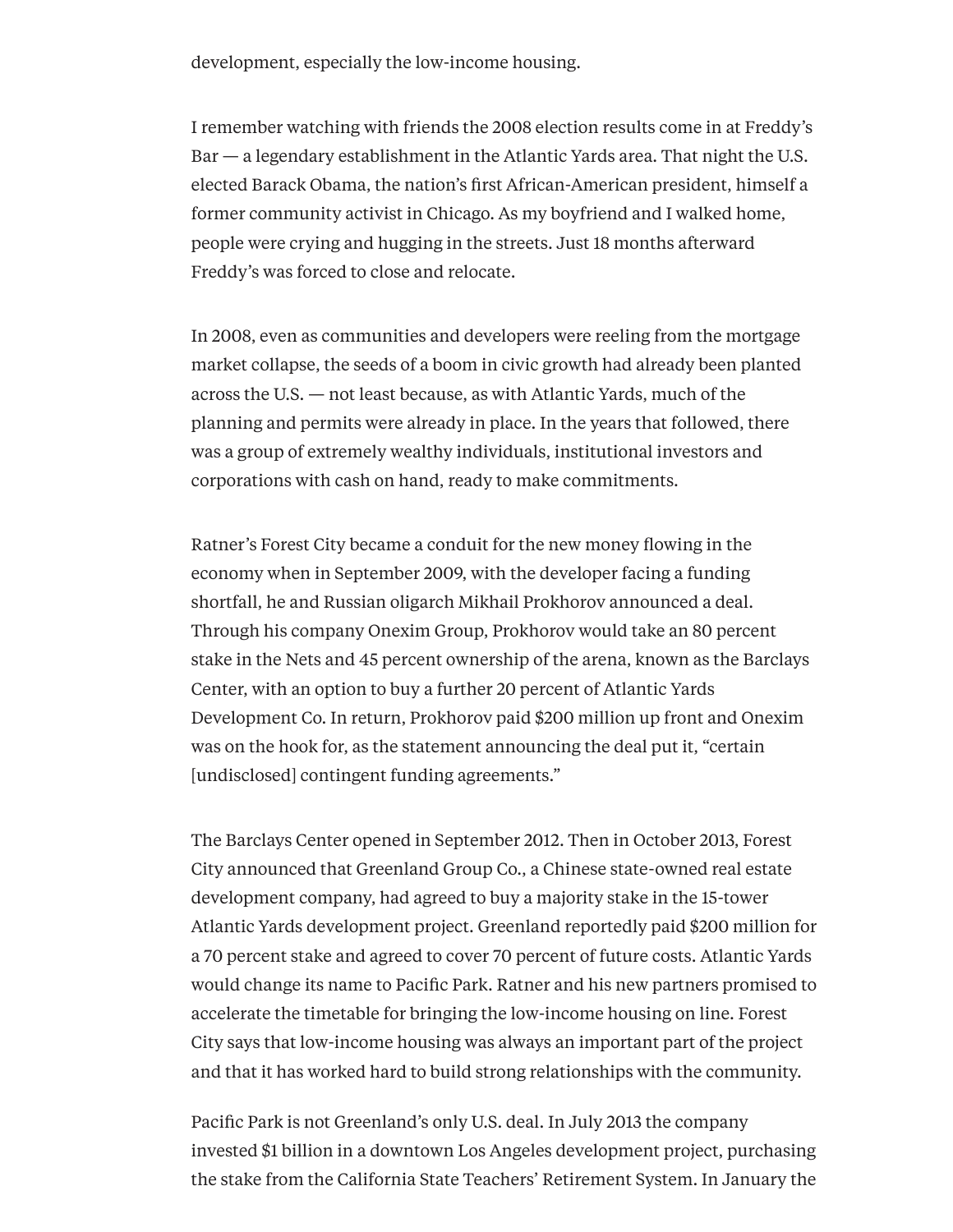Shanghai-based development company announced that it would invest \$1.8 billion in two London projects. Other Chinese developers active in the U.S. include China Vanke Co., the largest publicly traded residential real estate development company in China, which is a co-investor in a San Francisco project. In September 2012, Chinese residential developer Xinyuan Real Estate Co. announced that it had paid \$54.2 million for a parcel of land in Williamsburg, Brooklyn. The deal was the first of its kind for a Chinese firm.

Apartments in Xinyuan's Oosten development started to come on line in September 2014. Amenities include a 24-hour concierge, a roof deck, two pools and a fitness center with spa. A four-bedroom town house in Oosten is currently on the market for \$3.63 million; it comes with a private garden and plunge pool. A six-bedroom penthouse is listed at \$6.4 million.

This is what critics of gentrification fear: whole urban areas replaced with condos for the very rich. Brooklyn has the leastaffordable real estate market among 475 counties in the U.S. analyzed by Irvine, California–based RealtyTrac.

Williamsburg might boast \$6 million condos with custom millwork, but by many measures the borough is still struggling. Nearly half of Brooklyn's residents live below the poverty level, and more than 8,000 children are homeless.

In February 2014, during a lecture at the Pratt Institute, based in Brooklyn's Clinton Hill neighborhood, director Spike Lee went off on what *New York* magazine subsequently [described](http://nymag.com/daily/intelligencer/2014/02/spike-lee-amazing-rant-against-gentrification.html) as an "amazing rant" on the topic. "Here's the thing: I grew up here in Fort Greene," Lee said. "I grew up here in New York. It's changed. And why does it take an influx of white New Yorkers in the south Bronx, in Harlem, in Bed-Stuy, in Crown Heights for the facilities to get better?"

Lee described an inflow of wealth pushing minorities out and changing the community. "Have you seen Fort Greene Park in the morning?" he asked. "It's like the motherfuckin' Westminster Dog Show. There's 20,000 dogs running around." (One of those dogs, George, is mine.) The audience member who

inspired the tirade had asked if there was a benefit for those long-term residents who had seen so much appreciation in property prices. Lee was having none of it. "But what about the people who are renting?" he asked. "They can't afford it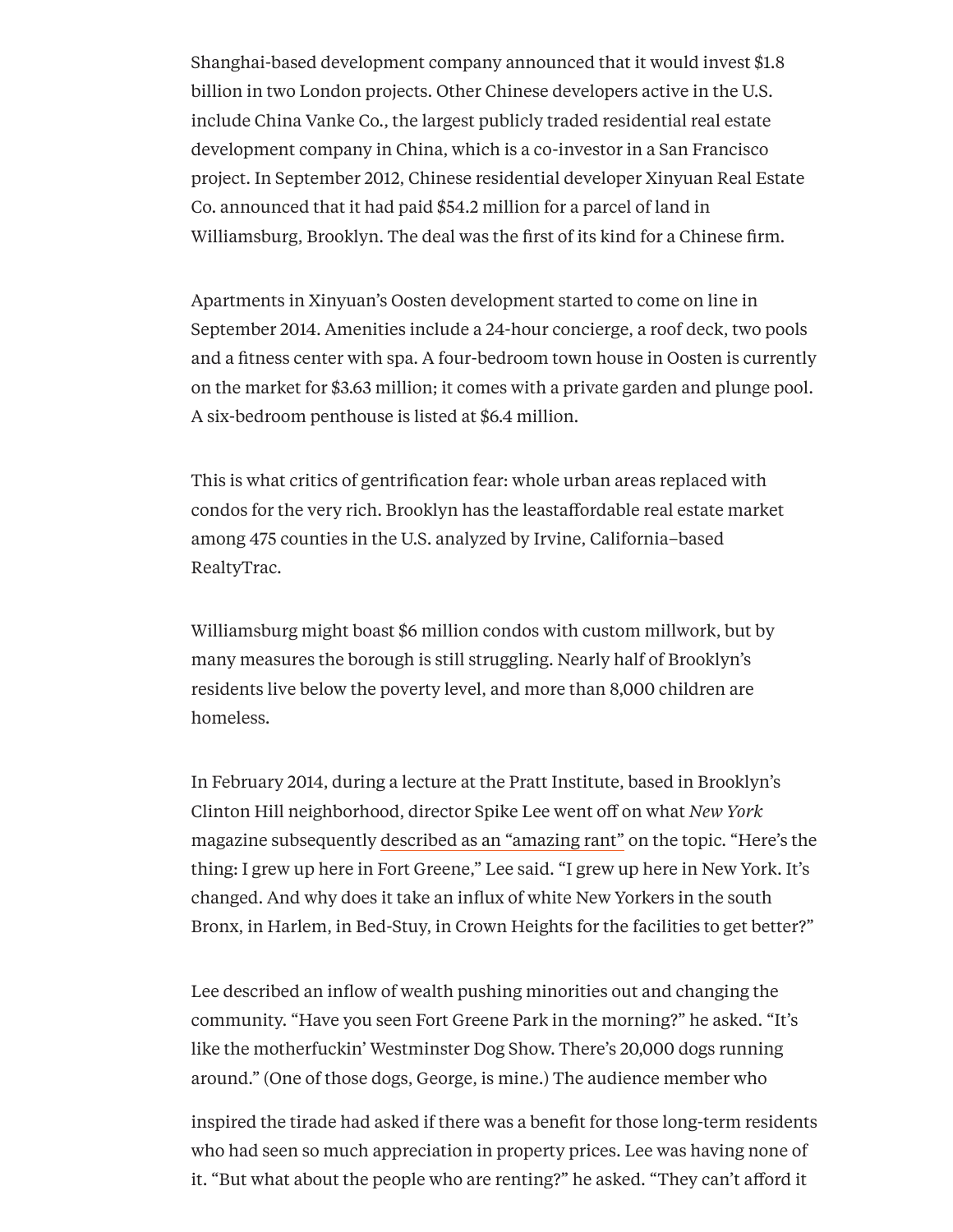anymore! You can't afford it. ... Williamsburg [people] can't even afford fuckin', motherfuckin' Williamsburg now because of motherfuckin' hipsters."

But even hipsters need jobs.

Thirty-five years ago Entrepreneur Dal LaMagna founded Tweezerman, which became well known for its distinctive pink tweezers. LaMagna, who sold Tweezerman to a subsidiary of Germany's Zwilling J.A. Henckels in 2004 for a reported \$57 million, shared equity with his employees so they could enjoy the success of his ventures. In 2004 he invested in Brooklyn-based IceStone which makes environmentally friendly countertops out of cement, recycled glass and nontoxic pigments — because he liked its mission. LaMagna also thought it could be profitable. Unfortunately for him and the other 80 or so investors, IceStone was not making money. So in 2011 he took over as CEO and CFO.

"I came in to clean up and sell it," LaMagna says. "Instead, after I got here and saw 39 hardworking employees and a strong brand, I decided not to sell."

IceStone is a B Corp. "The employees are embedded at every level of the decision making," says LaMagna, who does not currently draw a salary. IceStone has embarked on a strategy to acquire similar green-building companies and recently purchased the Northeast distribution rights for PaperStone, a Seattle-based business that makes countertops out of paper and stone. LaMagna expects IceStone to be a \$50 million company within five years.

B Lab's co-founder Kassoy spent 16 years in the private equity industry before joining with former Stanford University classmates Jay Coen Gilbert and Bart Houlahan in 2006 to start a nonprofit to support the B Corp movement. Today there are more than 1,200 certified B Corps in 40 different countries and more than 120 industries. To be and remain certified as a B Corp, a business must pass a rigorous assessment that considers the impact of the company on its workers, the community and the environment, as well as its governance

practices and the benefits to society of its products and services. B Corps can be anything from financial services companies to manufacturers. The creation of high-quality, durable jobs is central to the ethos of B Lab.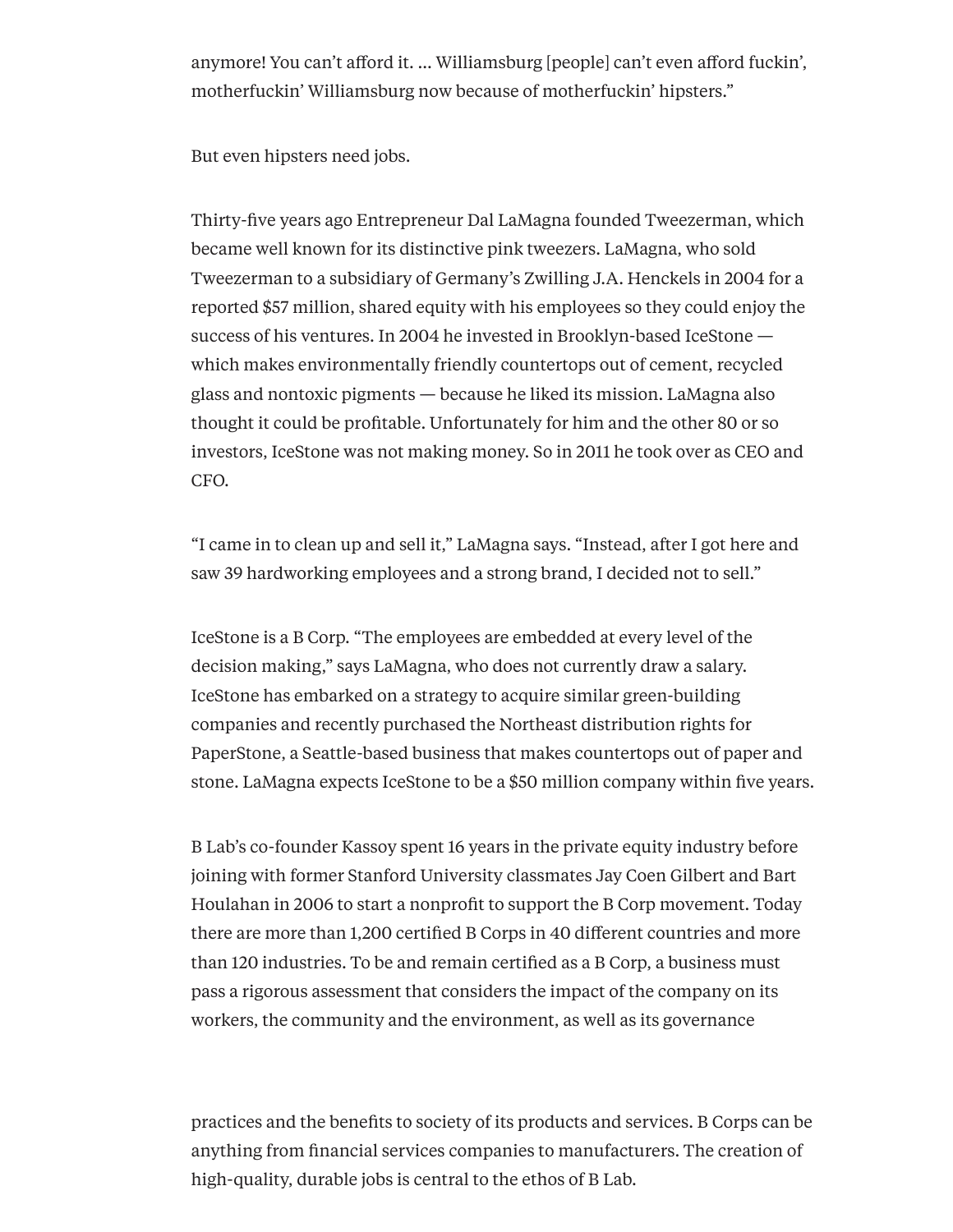"There is no question that one of the greatest challenges of our time is creating high-quality jobs for low-wage workers and people who up until now have been underserved by the jobs market," Kassoy says. "That problem is not going to get solved by business alone, but business can play a leadership role in working with government and community organizations to ensure that people have opportunities to get a good education and good training."

Manufacturing is important. It provides opportunities for workers who are not highly educated to get decent-paying jobs that let them learn a skill and climb the career ladder. The problem with much of the urban development taking place right now is that many of the jobs being created are in retail or service industries, which do not pay very well and offer little opportunity for career advancement.

BNYDC president Ehrenberg explained the importance of manufacturing jobs to me as we sat in his Brooklyn Navy Yard office, overlooking the East River. "If you compare the kind of jobs created in manufacturing and industry to other sectors, there is a huge disparity" when it comes to earning potential, he said.

It's not just that manufacturing jobs tend to pay better than service jobs though they do — it is their potential for advancement. In the service economy there tends to be a large concentration of workers at the bottom of the pay scale and a concentration of wealthy people at the top  $-$  the business or franchise owners. But there is very little in between and as a result little opportunity for advancement.

BNYDC is tackling the issue of income disparity head-on. Founded in 1981, the not-for-profit promotes economic development and job creation, particularly positions related to industry. Since 2001 the Navy Yard has engaged in an ambitious renovation project. Today it is home to more than 300 businesses, employing a total of 7,000 people. Many of the tenants are small businesses like IceStone and EcoLogic Solutions, another B Corp, which produces

environmentally friendly cleaning products for commercial use. The Navy Yard's anchor tenant is Steiner Studios, a 26-acre film and TV production facility founded by New Jersey real estate developer David Steiner.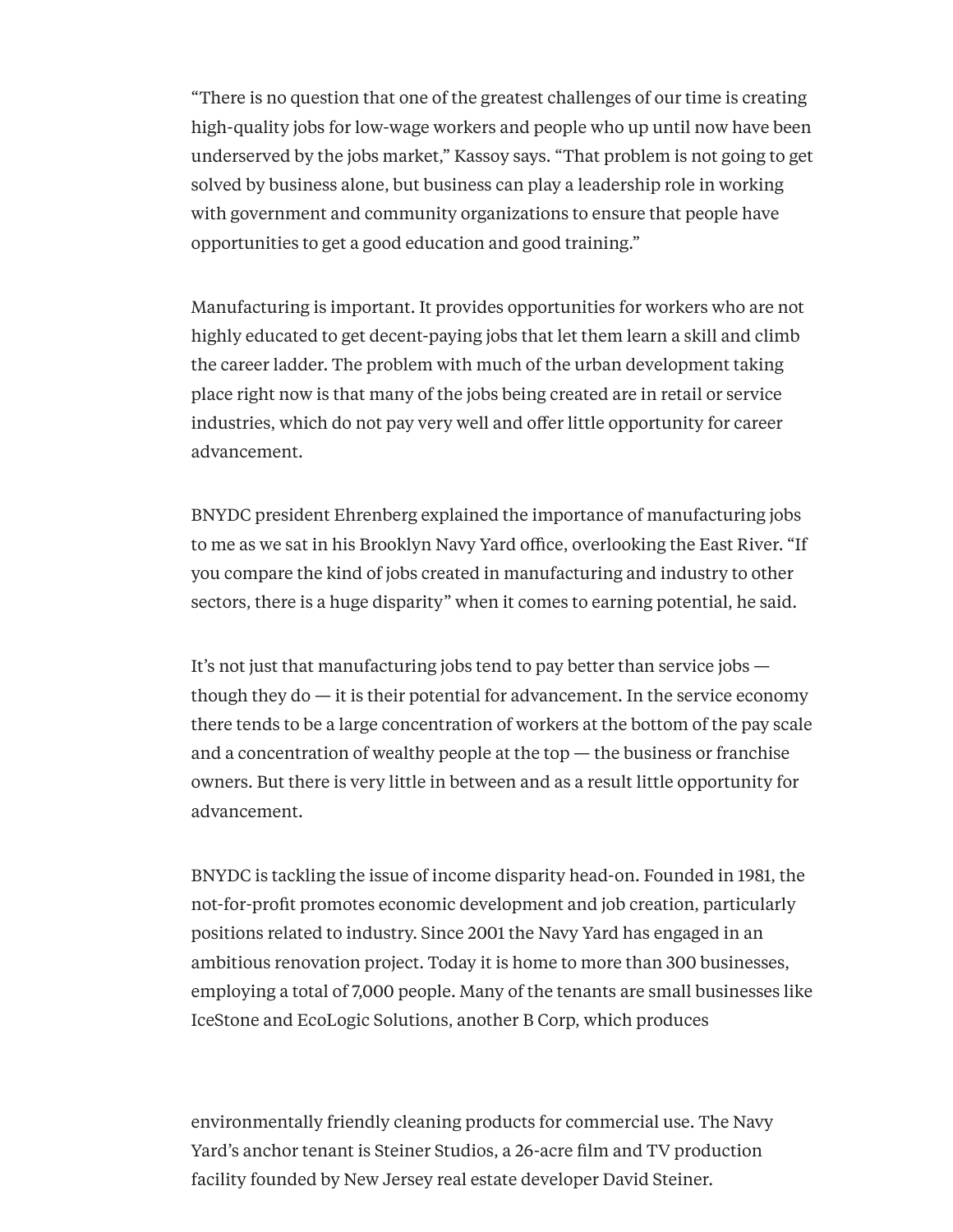Ehrenberg, who grew up in Brooklyn's Park Slope, says a large part of BNYDC's success stems from the relationships it has, and the trust it has built, with the local community. He and his team put a lot of time and effort into recruitment, helping to hire local people for jobs with Navy Yard companies. About a quarter of the 600 people BNYDC has placed in the past three years live in local public housing.

The Brooklyn Navy Yard is currently operating at capacity. Going forward, Ehrenberg says, BNYDC will largely be focused on erecting new buildings instead of renovating existing structures, which will be far more expensive. To date, funding for the Navy Yard has come from a mixture of bonds, tax credits and not-for-profit or impact investment partners, including Goldman Sachs' UIG. BNYDC has \$100 million in debt it will need to refinance in the next two years and is starting to look into its capital markets options.

The centrality of good jobs to any successful community development initiative is not lost on nonprofits like the Heron Foundation. CEO Miller says that in the past a lot of her organization's investments focused on real estate. "The thinking was that if you helped someone purchase a home, then that would help them get onto the ladder" to a better life, she says. But in the wake of the 2008 credit crisis, the foundation realized that the social fabric was so damaged that something much more radical was needed, including a greater focus on jobs.

Helping to improve access to credit for economically underserved communities is a key goal of many impact and mission-oriented investors. "Service sector workers deserve access to responsible credit," says Aldwych Capital's Segal. "There is a new crop of start-up lenders that come from Wall Street and Silicon Valley and are using [technology](http://www.institutionalinvestor.com/article/3432200/banking-and-capital-markets-trading-and-technology/the-start-up-funding-gold-rush-a-new-era-for-vc-or-just-a-fad.html) to reduce the rate of credit for those Americans" who historically have paid the highest rates. Innovations developed in the field of microfinance by firms such as San Francisco–based Kiva, one of the world's largest microlenders, are now being tested in America's inner cities.

Among the greatest obstacles to having institutional capital invest productively in communities like Brooklyn is the size of deals. Many are small, with high transaction costs. [Crowdfunding](http://www.institutionalinvestor.com/article/3411814/banking-and-capital-markets-corporations/golden-era-of-equity-crowdfunding-takes-shapeslowly.html) is one hope for addressing that challenge.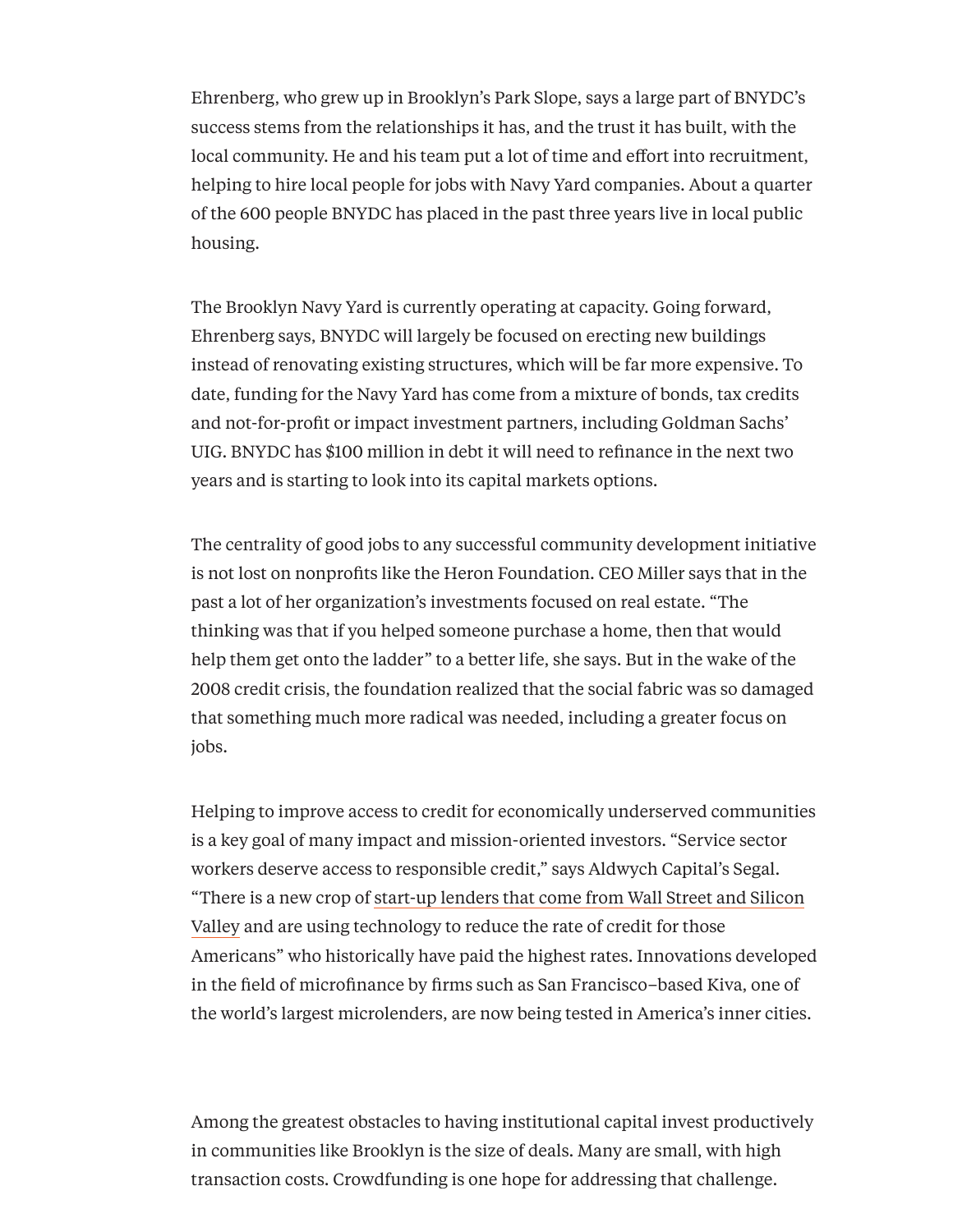Washington-based Fundrise is bringing crowdsourcing to commercial real estate. Founded by brothers Daniel and Benjamin Miller, Fundrise is an online site that allows individuals and [institutions](https://fundrise.com/) to invest directly in urban commercial real estate development projects.

Fundrise's institutional investors include Ratner's Forest City Commercial Group and Silverstein Properties. Fundrise president Daniel Miller believes that having individuals invest alongside institutions will give communities more control over their destinies. "If you can make an investment that is appealing to institutional investors and individuals in the local community and have it be replicable, that is really powerful," he says.

There is some innovation happening in New York's low-income housing. For Atlantic Yards' first residential tower, Forest City proposed the world's largest modular town, partnering with construction and development group Skanska USA. Such prefabricated housing, which offers the prospect of scalable, affordable design, has long been a dream of the sustainable-architecture community. To build the 32-story tower, Skanska even established a factory in the Brooklyn Navy Yard, but a legal dispute between the developer and Forest City halted the project. As of mid-January, Forest City had taken control of the Navy Yard factory, and work on 363 units of low- and middle-income and luxury housing was under way. The factory currently employs 120 people.

Largely absent from the urban development discussion are U.S. public pension plans. Under the 1974 Employee Retirement Income Security Act, the U.S. Department of Labor has oversight for corporate pension plans and multiemployer funds. Many public plans, though not directly governed by the DoL, either formally or informally follow its guidelines. In 2008 the department put out guidance relating to how and when a plan might make a so-called economically targeted investment. It set a very high, if not impossible, standard, and the knock-on effect has been chilling to pension fiduciaries. If the DoL changed its thinking on this topic, pension plans would be able to directly consider the consequences of their capital for urban development.

Communities, for their part, are trying to take back control by seeking greater influence over the planning process. In recent years the Ford Foundation has switched its strategy from working directly with community foundations to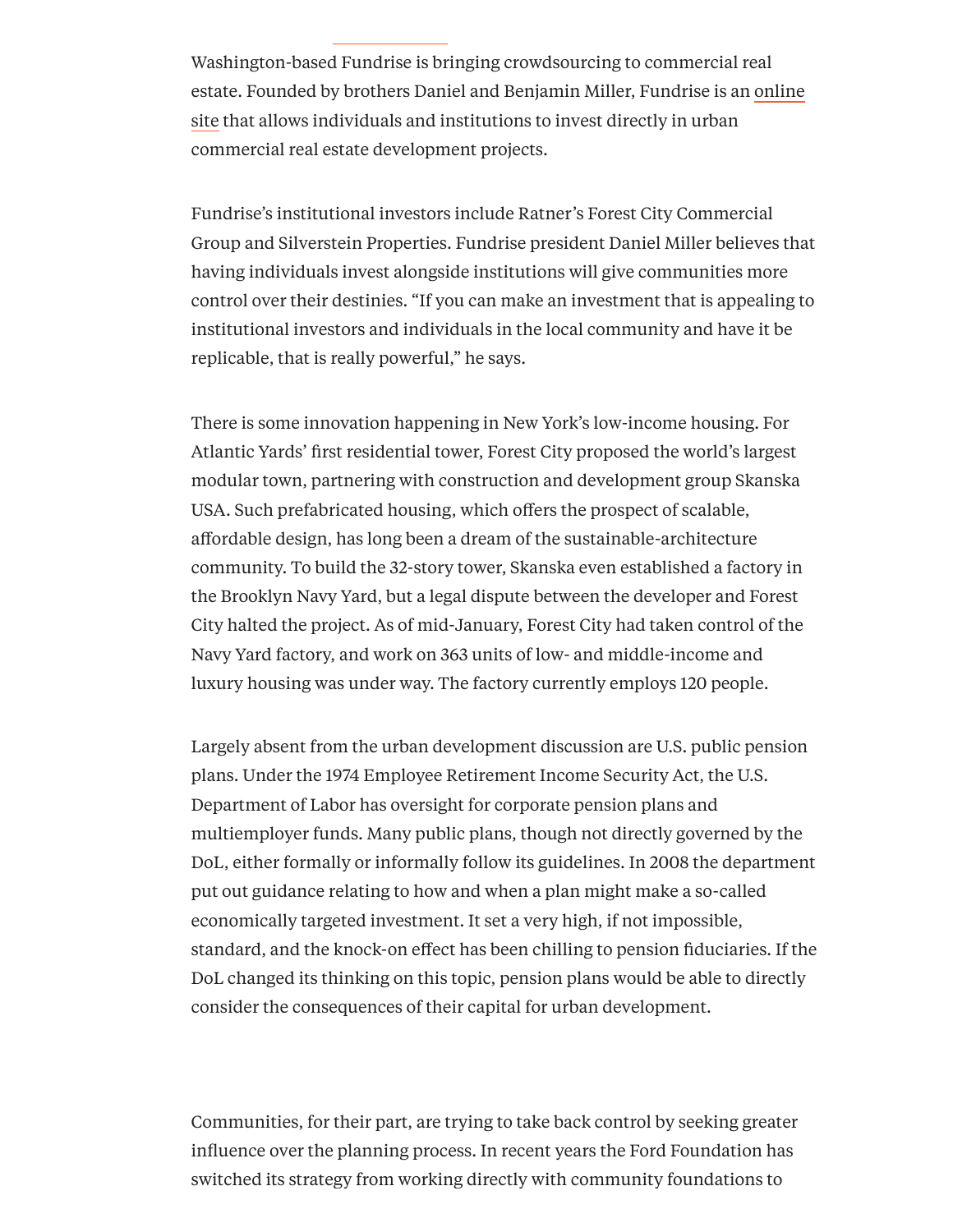helping groups that are seeking to influence municipal policy. This makes sense: The more say community groups have in the planning process, the more likely they are to approve of the outcome. When I met with the Brooklyn Community Foundation, it was in the process of implementing its new strategy. One of the organization's priorities, president Clarke told me, is youth "and how young people can be leaders in improving their community."

On the final weekend of researching and writing this story, I attended a performance of Eugene O'Neill's *The Iceman Cometh* at the Brooklyn Academy of Music. Being there reminded me how important BAM is to the fabric of Fort Greene, from the people who attend the events to the jobs it provides, the restaurants and shops it helps support and the community outreach work it does. The hope is that Kings Theatre can play a similar role for Flatbush. The restoration project was never just about a theater. Rather, it was about investing in an entire community and bringing life and livelihoods back to the people in it. •

Filed Under: [brooklyn](https://www.institutionalinvestor.com/topic?term=brooklyn) , urban [development](https://www.institutionalinvestor.com/topic?term=urban+development) , bill de [blasio](https://www.institutionalinvestor.com/topic?term=bill+de+blasio) , [goldman](https://www.institutionalinvestor.com/topic?term=goldman+sachs) sachs , prudential investment [management](https://www.institutionalinvestor.com/topic?term=prudential+investment+management) , marty [markowitz](https://www.institutionalinvestor.com/topic?term=marty+markowitz) , b [corporation](https://www.institutionalinvestor.com/topic?term=b+corporation) , [imprint](https://www.institutionalinvestor.com/topic?term=imprint+capital) capital , aldwych capital [partners](https://www.institutionalinvestor.com/topic?term=aldwych+capital+partners) , [blackrock](https://www.institutionalinvestor.com/topic?term=blackrock) , [brooklyn](https://www.institutionalinvestor.com/topic?term=brooklyn+navy+yard) navy yard , brooklyn [academy](https://www.institutionalinvestor.com/topic?term=brooklyn+academy+of+music) of music , [atlantic](https://www.institutionalinvestor.com/topic?term=atlantic+yards) yards , bruce [ratner](https://www.institutionalinvestor.com/topic?term=bruce+ratner) , [forest](https://www.institutionalinvestor.com/topic?term=forest+city) city , [onexim](https://www.institutionalinvestor.com/topic?term=onexim) , mikhail [prokhorov](https://www.institutionalinvestor.com/topic?term=mikhail+prokhorov) , [xinyuan](https://www.institutionalinvestor.com/topic?term=xinyuan+real+estate) real estate , real [estate](https://www.institutionalinvestor.com/topic?term=real+estate)

#### Related Content

### [PORTFOLIO](https://www.institutionalinvestor.com/portfolio)

## How OMERS Is [Benefiting](https://www.institutionalinvestor.com/article/b1dyk2sqgbp7h0/How-OMERS-Is-Benefiting-From-a-Hudson-Yards-Controversy) From a Hudson Yards Controversy

Alicia [McElhaney](https://www.institutionalinvestor.com/topic?author=Alicia+McElhaney) April 12, 2019

[PORTFOLIO](https://www.institutionalinvestor.com/portfolio)

## Have We Reached Peak [Brooklyn?](https://www.institutionalinvestor.com/article/b14z9tzbgp0r7l/have-we-reached-peak-brooklyn)

Anne [Szustek](https://www.institutionalinvestor.com/topic?author=Anne+Szustek) March 10, 2015

#### **SPONSORED**

Sustainable Returns: [Environmental,](https://www.institutionalinvestor.com/article/b1bjd8q4xf6ngz/sustainable-returns-environmental-social-and-governance-investing) Social, and Governance Investing

Sponsored by [Institutional](https://www.institutionalinvestor.com/topic?author=Institutional+Investor+Marketing) Investor Marketing July 10, 2019